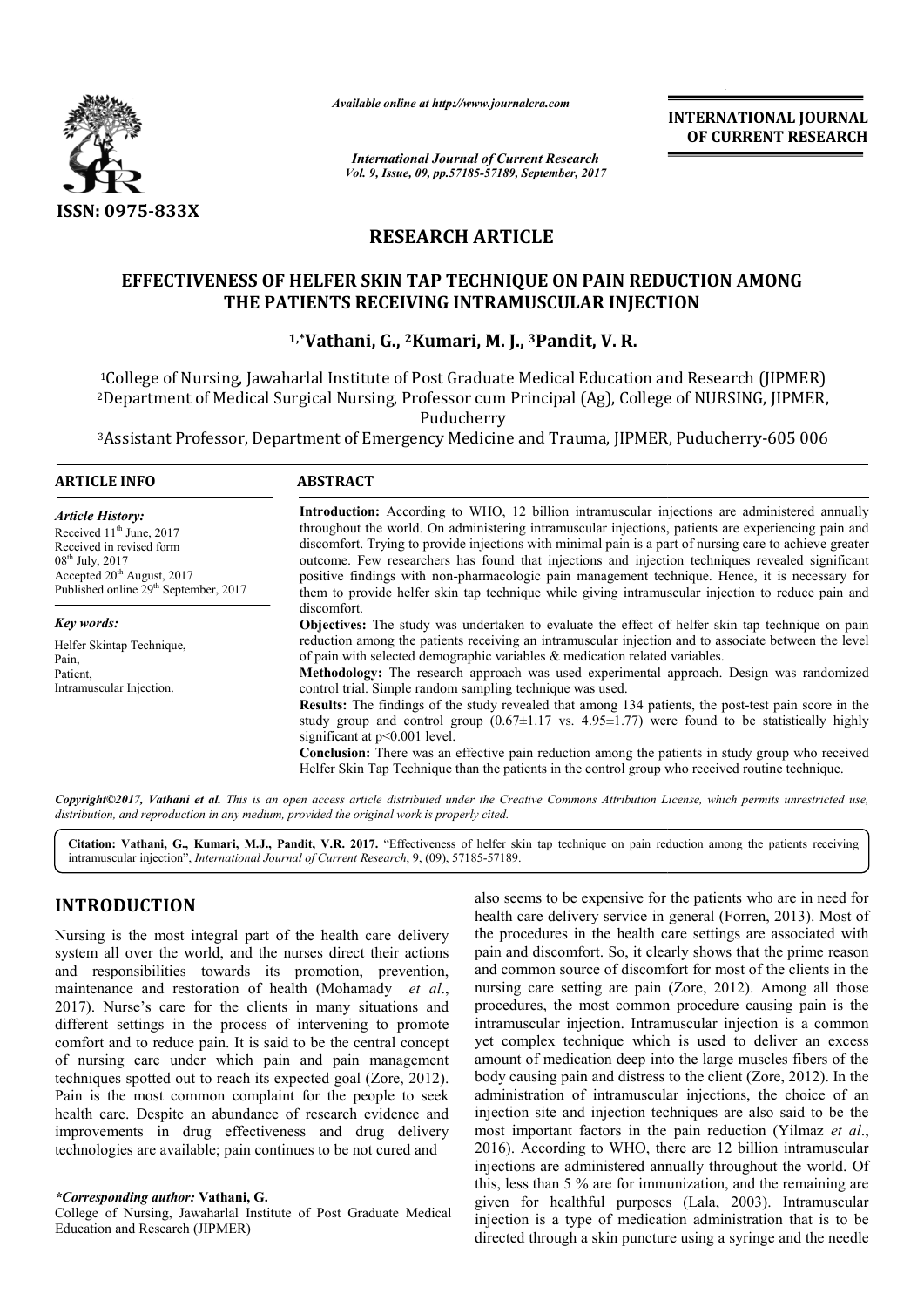by inserting deep into the large muscle fiber of the body for curative or prophylactic purposes. So while administering intramuscular injections, many of the patients are experiencing pain and discomfort related to injection (Kanika, 2011). Here makes the nurses think that invasive procedures are causing pain to all the clients in general and also it was identified that the most significant side effect related to injections is accompanying pain.

The International association for the study of pain defines it as a "disagreeable sensation and exciting feeling experienced by the individuals related with physical or hidden tissue damage, or described in terms of such damage (Rita *et al*., 2011)". So trying to provide injections to the patient with a less painful experience at their level of comfort is considered to be a leading part of nursing care to achieve greater outcome (Zore, 2012). Few studies related to pain associated with injections and injection techniques revealed significant positive findings with non-pharmacologic pain management technique (Sauls, 1999).

Helfer Skin Tap Technique is a non- pharmacological pain management techniques describes that mechanical stimulation over the skin can help to alter the balance between the small diameter fibers that carrying pain to the brain, and the large diameter fibers not carrying pain to the brain. The large diameter non-pain fibers will block or sedate the small diameter pain- taking through the effective skin tapping technique (Serena, 2010). So far only very few studies regarding Helfer Skin tap Technique have been done in India till now. The ultimate aim of the study is to bring this helfer skin tap technique into practice to reduce pain and to relieve the pain-related anxiety and fear among the patients who are receiving intramuscular injections.

## **MATERIALS AND METHODS**

The research approach was experimental approach and design was randomized controlled trial which involves the assessment regarding effectiveness of helferskintap technique on the level of pain among the patients receiving intramuscular injectio. The study was conducted at JIPMER, Puducherry. The sample of the study was chosen by simple random sampling technique, in which it included 67 patients in study group and 67 patients in control group. Patients included in the study are those who are not exposed to any painful procedure within 1 hour of study, Patients who were getting analgesics (inj. Diclofenac and inj. Tramadol), Patients who were getting an intramuscular injection in injection OPD, casualty and trauma ward and both men and women between the age group of 21-60 years. The tool used in the study consist of two sections for data collection consists of two sections:

Section – I Consists of structured interview sheet (Demographic variables and Medication-related variables). Section – II consists of Numerical Pain Rating Scale. The tool was validated by experts from the field of medical and nursing department

### **INTERVENTION FOR THE STUDY GROUP**

• Helfer skin tap technique is done only for one day for the patient who came to JIPMER to receive an intramuscular injection. The expected duration of participation by each participant is 15-20min.

**Helfer skin tap technique:** Tapping the muscle which is intended to use the palmer aspect of the fingers 16 times approximately 5 seconds before the insertion and counts 1.2 and three while removing the needle during intramuscular injection.

## **INTERVENTION FOR THE CONTROL GROUP**

- Place the patient in a comfortable side lying position with knees flexed.
- After preparing the skin, uncap the syringe in the dominant hand. Make a large V with the thumb and index finger of the nondominant hand.
- Insert the needle at a 90 [degrees] angle into the muscle.
- Inject the medication slowly into the muscle after aspirating to avoid medicine into the vein.
- Remove the needle, and press the area gently.

## **DATA COLLECTION PROCEDURE**

The investigators introduced themselves and established a good rapport with study participants. The desire for conducting the study was explained and assured to them that all data would be kept strictly confidential.

## **STUDY PROCEDURE**

- Clearance and the informed consent was obtained from each participant who participated in the study.
- Simple random sampling technique was used to select the study participants.
- Demographic variables and medication related variables were collected through structured interview technique.
- The respondents were made comfortable before the conduction of the interview.
- Performed hand hygiene.
- Explained the procedure and provided privacy to the patient.
- Collected all the articles required near to the patient side.
- Have the patient assume the proper position.
- Loaded the medication from an ampule or a vial
- Located correct site by using landmarks
- Clean the injection site with spirit swab to remove the surface bacteria.
- After preparing the skin with spirit swab, the Uncapped syringe to be held in the primary hand, make a large "V" with the index finger and thumb of the nondominant hand and tap the muscle which is intended to use the palmer aspect of the fingers 16 times before the insertion. Immediately after skin tapping, insert the needle at a 90 degree angle into the muscle.
- After inserting the needle, aspirate to prevent injection into a vessel as per usual routine, inject the medication slowly and counts 1, 2 and three while removing the needle during intramuscular injection.
- Assessed the post test level of pain within one minute of administration of injection by using the numerical pain rating scale.
- Disposed of the needle in a puncture-proof container and syringe in the container.
- Washed hands and documented the post-intervention pain level of the patient within 1 minute.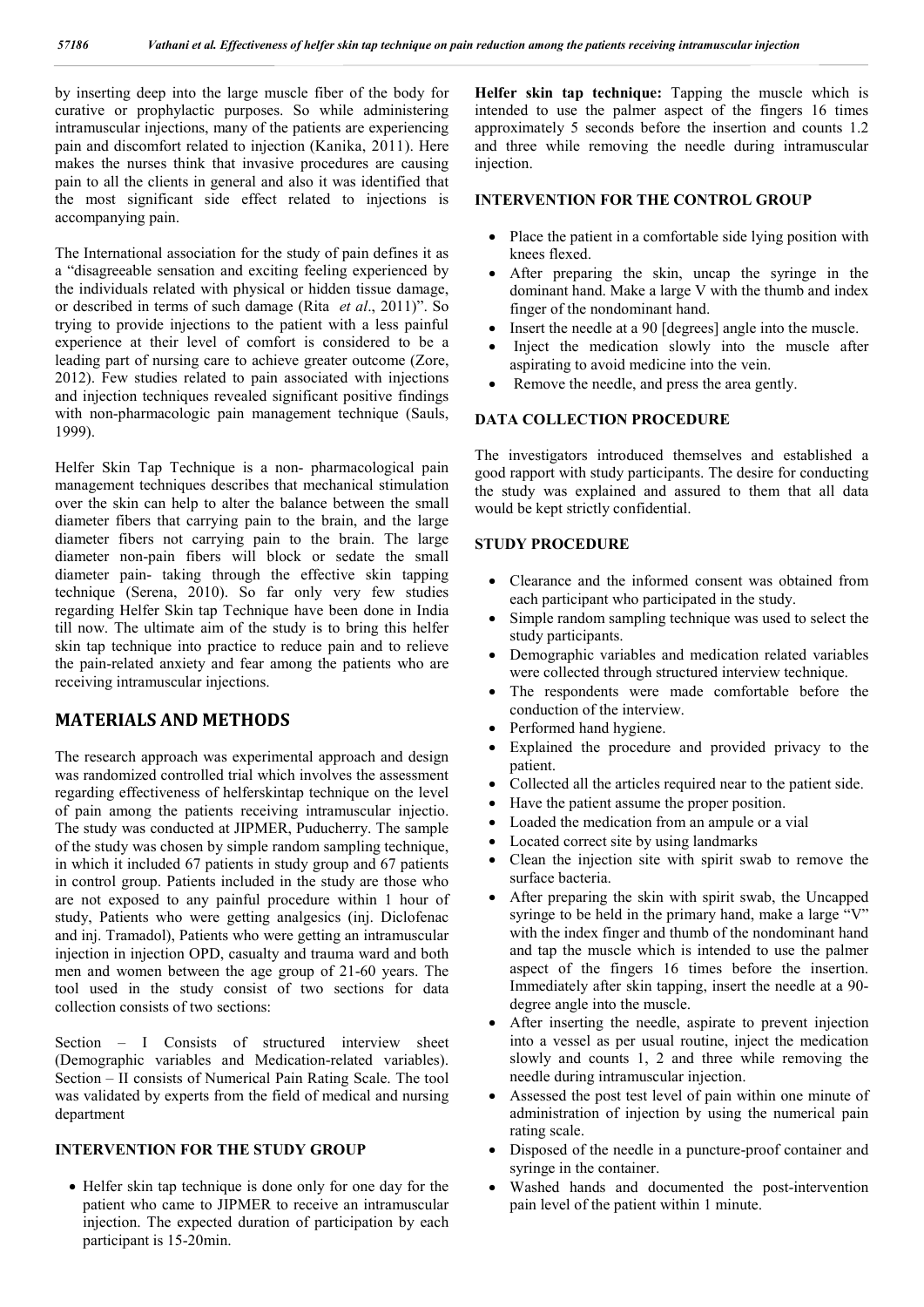# **RESULTS**

#### **Table 1. Post test level of pain among the patients receiving intramuscular injection between the groups**

| $N = 1$<br>$134(67+67)$ |                 |               |                     |       |                       |               |                      |       |
|-------------------------|-----------------|---------------|---------------------|-------|-----------------------|---------------|----------------------|-------|
|                         | $No$ Pain $(0)$ |               | Mild Pain $(1 – 3)$ |       | Moderate Pain $(4-6)$ |               | Severe Pain $(7-10)$ |       |
| Group                   | Frequency(n)    | $\frac{0}{0}$ | Frequency $(n)$     | $\%$  | Frequency(n)          | $\frac{0}{0}$ | Frequency $(n)$      | $\%$  |
| Experimental            | 49              | 73.33         | 1 C                 | 23.88 | ∼                     | 2.99          |                      |       |
| Control                 |                 | . 49          | 1 C                 | 23.88 | 40                    | 59.70         |                      | 14.93 |

**Table 2. Comparison of post test pain among the patients receiving intramuscular injection in the study and control group**

| S.D<br>Unpaired 't' Value<br>Mean<br>Group<br>Study<br>$t = 15.429$<br>0.67<br>$p = 0.000$ , $S^{***}$<br>. . 77<br>4.95<br>Control | $N = 134(67+67)$ |  |  |
|-------------------------------------------------------------------------------------------------------------------------------------|------------------|--|--|
|                                                                                                                                     |                  |  |  |
|                                                                                                                                     |                  |  |  |
|                                                                                                                                     |                  |  |  |

\*\*\*p<0.001, S – Significant

#### **Table 3. Association of post test level of pain among the patients receiving intramuscular injection with their selected variables in the study group**

| $N = 67$                                 |                |                  |                |                                    |                          |                    |                                  |  |
|------------------------------------------|----------------|------------------|----------------|------------------------------------|--------------------------|--------------------|----------------------------------|--|
|                                          | No Pain        |                  | Mild Pain      |                                    | Moderate Pain            |                    |                                  |  |
| Demographic Variables                    | (0)            |                  | $(1-3)$        |                                    | $(4-6)$                  |                    | Chi-Square Value                 |  |
|                                          | No.            | $\frac{0}{0}$    | No.            | $\frac{0}{0}$                      | No.                      | $\%$               |                                  |  |
| Age in years                             |                |                  |                |                                    |                          |                    | $\chi^2 = 5.765$                 |  |
| $20 - 40$ years                          | 23             | 34.3             | 13             | 19.4                               | $\mathbf{1}$             | 1.5                | $d.f = 2$                        |  |
|                                          | 26             | 38.8             | $\overline{3}$ | 4.5                                | $\mathbf{1}$             | 1.5                | $p=0.056$                        |  |
| $41 - 60$ years                          |                |                  |                |                                    |                          |                    | N.S                              |  |
| Gender                                   |                |                  |                |                                    |                          |                    | $\chi^2 = 6.078$                 |  |
| Male                                     | 35             | 52.2             | 6              | 9.0                                | $\mathbf{1}$             | 1.5                | $d.f=2$                          |  |
|                                          | 14             | 20.9             | 10             | 14.9                               | $\mathbf{1}$             | 1.5                | $p=0.048$                        |  |
| Female                                   |                |                  |                |                                    |                          |                    | $S^*$                            |  |
| Religion                                 |                |                  |                |                                    |                          |                    | $\chi^2 = 0.757$                 |  |
| Hindu                                    | 47             | 70.1             | 16             | 23.9                               | $\overline{2}$           | 3.0                | $d.f = 2$                        |  |
| Muslim                                   | $\overline{a}$ |                  |                | $\overline{\phantom{0}}$           | $\Box$                   | $\bar{\mathbf{z}}$ | $p=0.685$                        |  |
| Christian                                | $\overline{2}$ | 3.0              | $\mathbf{0}$   | $\theta$                           | $\theta$                 | $\theta$           | N.S                              |  |
| Others                                   | $\overline{a}$ |                  |                | $\overline{a}$                     | $\Box$                   | $\mathbb{L}$       |                                  |  |
| Marital status                           |                |                  |                |                                    |                          |                    | $\chi^2 = 2.992$                 |  |
| Married                                  | 29             | 43.3             | 12             | 17.9                               | $\overline{2}$           | 3.0                | $d.f = 4$                        |  |
| Single                                   | 17             | 25.4             | $\overline{4}$ | 6.0                                | $\overline{0}$           | $\Omega$           | $p=0.559$                        |  |
| Divorced                                 | $\overline{3}$ | $\overline{4.5}$ | $\theta$       | $\overline{0}$                     | $\overline{0}$           | $\theta$           | N.S                              |  |
| <b>BMI</b>                               |                |                  |                |                                    |                          |                    | $\chi^2 = 0.308$                 |  |
| Less than 18.5 (Underweight)             | 5              | 7.5              | 2              | 3.0                                | $\mathbf{0}$             | $\theta$           | $d.f=2$                          |  |
| 18.5 - 25 (Normal weight)                | 44             | 65.7             | 14             | $\overline{20.9}$                  | $\overline{2}$           | 3.0                | $p=0.857$                        |  |
| $25 - 30$ (Over weight)                  | ÷.             | $\overline{a}$   | ÷.             | $\mathbb{Z}^{\mathbb{Z}^{\times}}$ | $\Box$                   | $\omega_{\rm c}$   | N.S                              |  |
| Volume of drug used for injection        |                |                  |                |                                    |                          |                    | $\chi^2 = 1.207$                 |  |
| $2 \text{ ml}$                           | 34             | 50.7             | 10             | 14.9                               | $\overline{2}$           | 3.0                | $d.f = 2$                        |  |
|                                          | 15             | 22.4             | 6              | 9.0                                | $\theta$                 | $\mathbf{0}$       | p=0.547                          |  |
| 3 ml<br>Site of injection                |                |                  |                |                                    |                          |                    | $_{\rm N.S}$<br>$\chi^2 = 0.005$ |  |
|                                          | 24             |                  |                | 11.9                               |                          |                    | $d.f=2$                          |  |
| Dorsogluteal                             |                | 35.8             | 8              |                                    | $\mathbf{1}$             | 1.5                | p=0.997                          |  |
| Ventrogluteal                            | 25             | 37.3             | 8              | 11.9                               | $\mathbf{1}$             | 1.5                | $\mathbf{N}.\mathbf{S}$          |  |
| Nature of pain                           |                |                  |                |                                    |                          |                    | $\chi^2 = 9.470$                 |  |
| Sharp                                    | 48             | 71.6             | 14             | 20.9                               | $\mathbf{1}$             | 1.5                | $d.f = 2$                        |  |
| Pricking                                 | $\mathbf{1}$   | 1.5              | $\overline{2}$ | 3.0                                | $\mathbf{1}$             | 1.5                | $p=0.009$                        |  |
| Burning                                  | $\overline{a}$ | $\blacksquare$   | $\blacksquare$ | $\blacksquare$                     | $\overline{\phantom{a}}$ | $\blacksquare$     | $\mathbf{\hat{S}}^{**}$          |  |
| type of drug                             |                |                  |                |                                    |                          |                    | $\chi^2 = 0.640$                 |  |
| Inj.Diclofenac                           | 38             | 56.7             | 12             | 17.9                               | $\overline{2}$           | 3.0                | $d.f = 2$                        |  |
| Inj.Tramadol                             | 11             | 16.4             | $\overline{4}$ | 6.0                                | $\overline{0}$           | $\overline{0}$     | $p=0.726$<br>$_{\rm N.S}$        |  |
| Position of the patient during injection |                |                  |                |                                    |                          |                    |                                  |  |
| Right lateral                            | 38             | 56.7             | 14             | 20.9                               | 1                        | 1.5                |                                  |  |
| Left lateral                             | 11             | 16.4             | $\overline{2}$ | 3.0                                | $\mathbf{1}$             | 1.5                |                                  |  |

\*\*\*p<0.001, S – Significant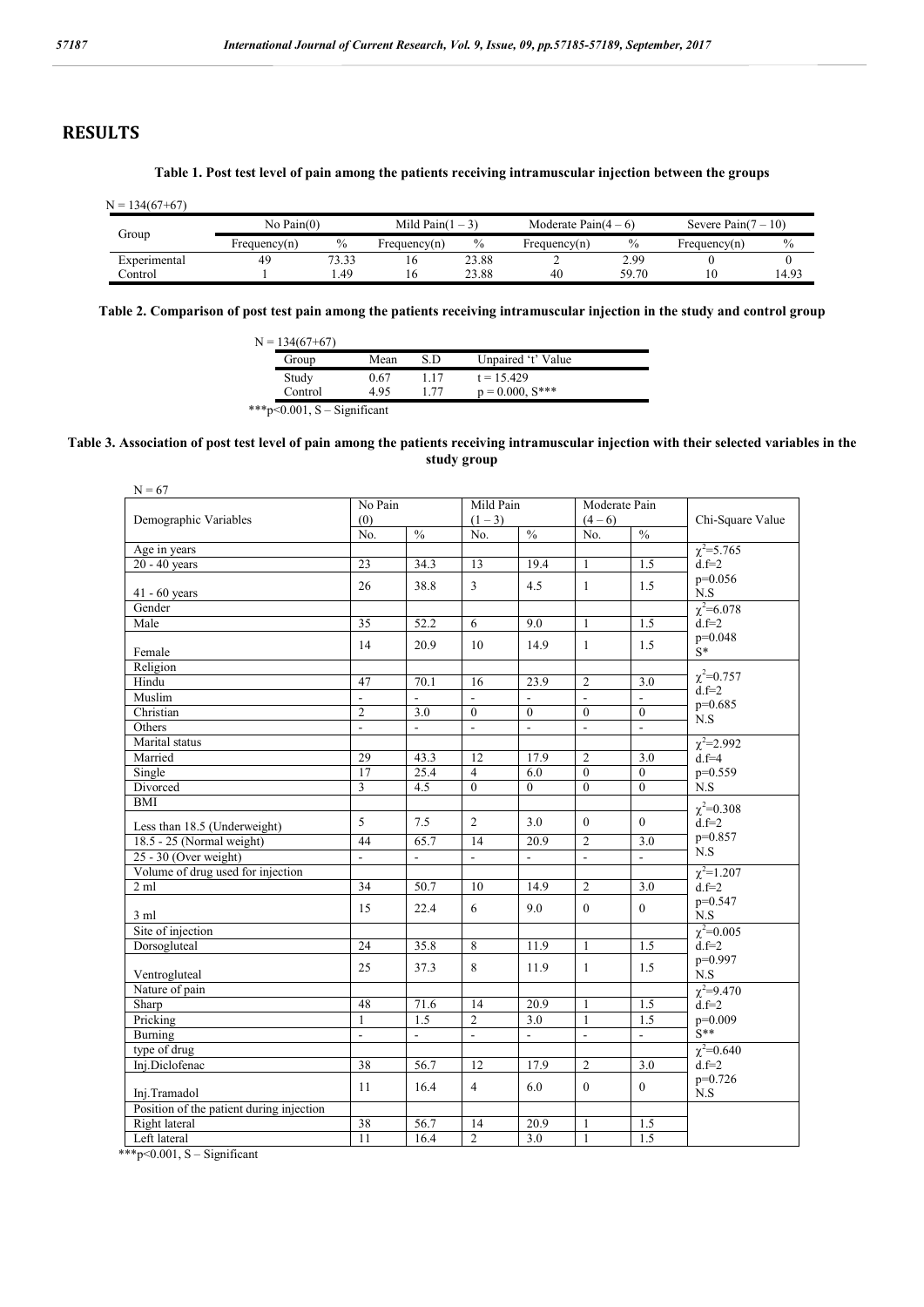

#### **MAJOR FINDINGS OF THE STUDY**

The majority of patients 37(55.22%) were in the age group of 20 – 40 years, 42(62.69%) were male, 65(97%) were Hindus, 43(64.18%) were married, 60(89.55%) were normal weight, 46(68.66%) used 2 ml of drug for injection, 34(60.75%) injected through ventrolateral, 639(94.03%) experienced sharp pain, 52(77.61%) used inj.Diclofenac and 53(79.10%) were in the left lateral position during injection. Whereas in the control group, majority  $38(56.72%)$  were in the age group of  $20 - 40$ years, 43(64.18%) were male, 63(94.03%) were Hindus, 39(58.21%) were married, 50(74.63%) were normal weight, 44(65.67%) used 2 ml of drug for injection, 38(56.72%) injected through dorsolateral, 31(46.27%) experienced sharp pain and pricking respectively, 54(80.60%) used inj.Diclofenac and 50(74.63%) were in the left lateral position during injection.On assessing post test level of pain among the patients in the study and control group majority 49(73.33%) had no pain, 16(23.88%) had mild pain and only 2(2.99%) whereas in the control group majority 40(59.70%) had moderate pain, 16(23.88%), 10(14.93%) and 19(1.49) had no pain.

## **The first objective was to evaluate the effectiveness of helfer skin tap technique on pain reduction among the patients receiving intramuscular injection between the study and control group**

The post-test pain score among patients receiving the intramuscular injection in the study group and control group was  $(0.67\pm1.17v_s 4.95\pm1.77)$ . The calculated unpaired 't' value of  $t = 15.429$  was found to be statistically highly significant at p<0.001 level. This clearly indicates that after the implementation of Helfer Skin Tap Technique on pain reduction among patients receiving intramuscular injection was found to be effective in reducing the pain among the patients in the study group than the patients in the control group who had received normal standard hospital measures.

## **The second objective is to associate between the level of pain with selected demographic variables and medication related variables**

The demographic variables gender and nature of pain had shown statistically significant association with post test level of pain among patients receiving the intramuscular injection in the study group.

## **Conclusion**

The study result showed that there was a difference between the two groups on gender and nature of pain which is highly significant. The introduction of helfer skin tap technique to the patients in casualty, injection OPD, and trauma ward is essential. Since the present study showed that helfer skin tap technique is effective in reducing pain and alleviating fear among patients regarding intramuscular injection, it can be

implemented as a useful measure to reduce the pain related to intramuscular injection.

## **REFERENCES**

- Aminabadi NA, Farahani R. 2009. The effect of pre-cooling the injection site on paediatric pain perception during the administration of local anaesthesia. *The Journal of contemporary dental practice,* 10 :1-9.
- Aqac E, Gunes UY. 2011. Effect on pain of changing the needle prior to administering medicine intramuscularly: a randomized controlled trial. *J Adv Nurs*., 67 : 563-68.
- Chinn P, Jacobs M. 1987. Theory and Nursing.  $2^{nd}$  ed. St. Louis: C V Mosby.
- Cohen LL, Maclaren JE, Demore M, Fortson B, Friedman A. 2009. A randomized clinical trial of vapocoolent for paediatric immunization pain relief.*Clinical Journal of pain*. 25: 490-94.
- Drago LA, Singh SB, Douglass BA, Baumann BM. 2009. Efficacy of shot blocker in reducing pediatric pain associated with intramuscular injections. 27: 536-43.
- Farhadi A, Esmailzadeh M. 2011. Effect of local cold on intensity of pain due to Penicillin Benzathin intramuscular injection. *IJMMS*. 3:343-45
- Forren JO. 2013. PerianaesthesiaNursing: pain management.  $6<sup>th</sup>$  ed. Missouri: Elsevier & saunders; p.427-28.
- Hassnein AA, Soliman HMM. 2016. Efficacy of helferskintap technique on pain intensity as perceived by the patients receiving intramuscular injection. *IJND*. 6:12 - 22.
- Kanika, Rani KH, Prasad S. 2011. Effect of massage on pain perception after administration of intramuscular injections among adult patients. *Nursing and midwifery Research Journal,* 7 : 130-38.
- Kumar VS, Budur SV, Odappa GH.2014. A study of cough trick technique in reducing vaccination prick pain in adolescents. *Indian Journal of Pain.*28 : 95-98.
- Kusumadevi MS, Dayananda G, veeraiah S, Elizabeth J, kumudavathi MS. 2011. The perception of intramuscular injection pain in men Vs women. *Biomedical research*.  $22 \cdot 107 - 10$
- Lala KR, Flats V. 2003. Intramuscular injection: Review and guidelines. *Indian Pediatrics*. 40: 835-45.
- Love HN. 2013. Cryotherapy effects, part 1: Comparison of skin temperatures and patient reported sensations for different modes of administration. International Journal of Athletic therapy and training.18 : 22-25.
- Mohamady SH, Samah, Said AE, Hanan A, Sayed EL. 2017. Effect of application of health belief model on females knowledge and practice regarding the pre marital counseling. *IOSR Journal of Nursing and Health Science,*  6: 5-15.
- Nahm FS, Lee PB, Park SY, Lee CJ. 2012. Pain from intramuscular vaccine injection in adults. Rev Med Chile. 140 : 192-97.
- Nasiry H, Anaraki R, Asayesh H, Hesam M, Shariati AR, Bathai SA. 2013. The effect of manual pressure on intramuscular injection pain severity. *J Urmia Nurs Midwifery Fac*. 2 :1-3.
- Ramadan RH, Yasmin A, Fouly E, Sharaf WE, Ayoub AS. 2016. Effect of cryotherapy on pain intensity among adult patients receiving intramuscular injections.*IOSR*.5 :1-10.
- Rita L, Chacko M, Shimon G, Sharmila J, Sowmiya MK, Supriya P, Vinod P. 2011. The intensity of pain experienced by respondents given intramuscular injection